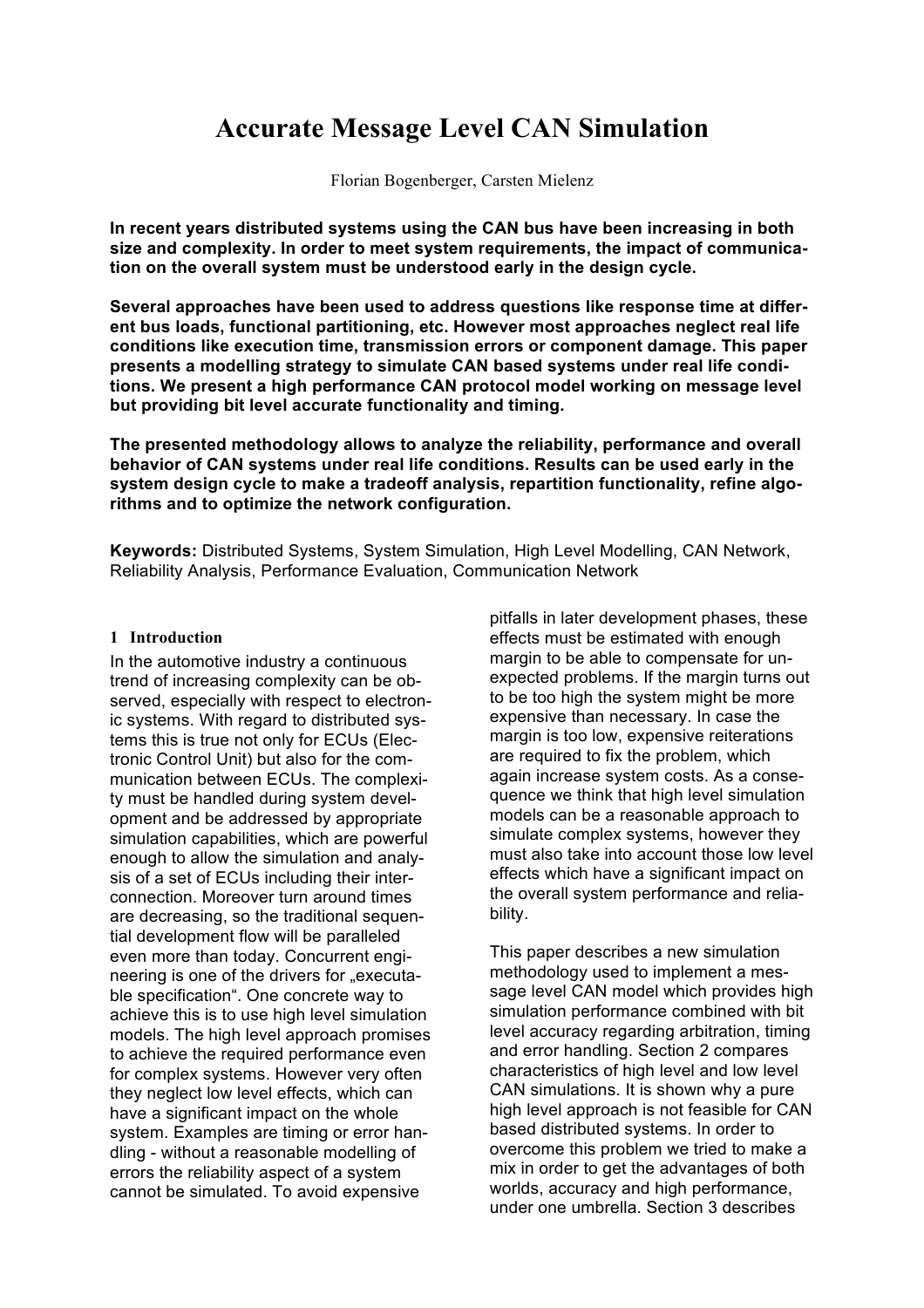the abstractions we choose for the representation of message data, physical time and errors. Section 4 presents a new simulation paradigm followed by some simulation results and an outline of potential application areas. In the last section the key points ar summarized.

#### **2 High Level versus Low Level**

The intention of this paper is to describe a high level CAN simulation methodology. In this paper the terms "high level" and "low level" are used with respect to the degree of abstraction imposed on models and assumptions. In this context going up the abstraction level means ignoring more and more details of reality. The following two sections try to provide some means to the different levels.

### **2.1 Characteristics of Low Level**

For low level simulations the primary goal is "accuracy". Usually this means that the models used are relative near to the accurate physical representation, or, in case of software that the simulation behaves very similar to the final target system. Often more or less accurate timing information is taken into account and the number of simulation instances can be very large comparable to the number of bits and pieces in the real system. The computational effort can be tremendously high either because complex mathematical formulas must be solved or because there is a large number of events to process. This is a main reason why a pure low level approach is not feasible for system level.

A second point is that in order to get reasonable simulation results the system needs to be defined quite accurately which is kind of a chicken-and-egg problem. One important goal of system simulation is to play with parameters, architecture, etc. during early design phases in order to optimize and define further details. So details needed for a low level simulation are not known at this phase.

#### **2.2 Characteristics of High Level**

For high level simulations there are three primary goals

• performance must be high enough to

have reasonable simulation times

- results must be accurate enough to help making the most critical system decisions
- it must be possible to build a complete system without knowing all details

These goals are met by neglecting all those effects, which are assumed not to affect critical decisions. Timing for example is ignored frequently, instead the focus is on pure functional simulation. Effects that can not be ignored completely are often estimated with statistical formulas based on mathematical theories [KiSch97], measurements, experience and assumptions.

Performance is usually the most critical point, to reach this goal a certain degree of inaccuracy is accepted. However the art is to decide how much inaccuracy is feasible and where assumptions are too coarse.

#### **2.3 Communication Channel Impact**

As we are talking about distributed systems one of the most important factors is the communication channel. It significantly affects the system's behavior regarding performance and reliability. Important factors are

- response time & message latency
- dynamic load of the communication channel
- behaviour under error conditions (reliability)
- handling of concurrent transfer requests (arbitration)
- protocol modes

In a pure high level approach, these aspects can be covered only partly. This is especially true for CAN, where identifiers play a significant role, transfer times depend on many factors, nodes can become error passive or even go in bus-off mode, etc. Things get even worse if errors need to be taken into account, e.g. to analyze the system's stability under real world conditions. Even though mathematical formulas can be used to estimate minimal, maximal and average response times as well as latency and busload, the actual values depend very much on the concrete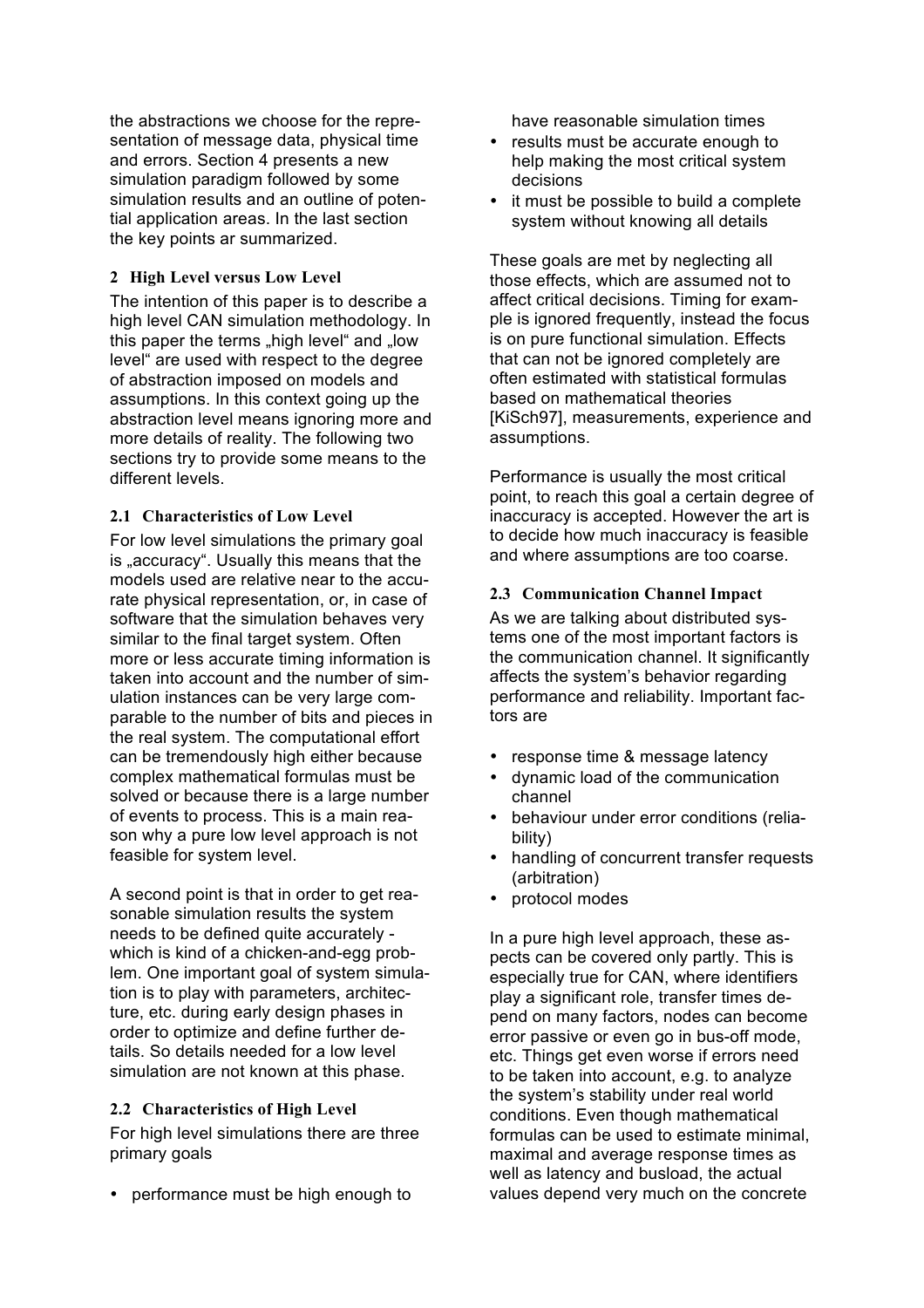application and configuration.

Therefore we believe that when we are talking about CAN it is not sufficient to consider "system level" to be identical to "high level" - there are some low level effects that also must be taken into account.

### **3 Bridging the Gap of Abstraction Levels**

As neither a pure ..high level" nor a pure "low level" approach would fit our needs. we decided to go for a mix of both worlds: We used a network simulator as high level platform and implemented CAN modules, which are able to switch between both levels. The requirements for these modules were

- communication on message level in order to minimize the number of events
- accurate timing
- accurate error handling
- arbitration
- support the complete CAN2.0B protocol according to [ISOStd1] and [ISOStd2]

The following sections show what it means to combine the different abstraction levels addressed in this list.

#### **3.1 Message Representation**

"Communication on message level" means that messages are not transferred bit by bit, but with a single event. Keeping the number of events as low as possible is key for high simulation performance.

Therefore messages are represented by data structures similar to those used in modern programming languages. Table 1 shows this structure for a CAN data frame.

Please note that this structure contains some data which is not part of a real CAN message like receive time, sender ID, etc. Partly the reason is to improve the system transparency by making messages traceable. The field bit duration, however, carries data, which would otherwise be lost (see section 3.2). It is used to emulate the duration of a CAN bit and can be changed to model different bit timings. The current implementation checks all transmitters connected to a single bus to use the same bit timing. Nevertheless different busses can have completely different timing,

which might be connected by gateways. Effects like resynchronization and interconnect delays are not modeled, but they can be imitated by the error injection method presented in section 3.3.

| <b>Element</b> | <b>Contents</b>                   |
|----------------|-----------------------------------|
| due to         | time when transmitter got trig-   |
| transmit       | ger to transmit the message       |
| Transmission   | time when message transmis-       |
| start time     | sion really started               |
| bit duration   | Duration of a single CAN bit      |
| receive time   | time when complete message        |
|                | was received and accepted         |
| sender ID      | string - unique identifier of the |
|                | sender                            |
| Message ID     | <b>CAN</b> identifier             |
| data length    | DLC field                         |
| Message        | Vector with up to 8 bytes con-    |
| data           | taining the data field            |
| is_remote      | True if it is a remote message,   |
|                | false otherwise                   |
| is extended    | True if the message has an        |
|                | extended identifier, otherwise    |
|                | false                             |

Table 1 – CAN Message Data Structure

On the other hand it lacks some data of its real representation like CRC and stuff bits. In reality this information is needed due to redundancy reasons in order to avoid or recognize transmission errors. Even though the simulator must take into account the delay added by these bits, it not necessary to push around their values. If the values are really needed they can be calculated any time. This might look contradictory to the goal to correctly model error handling, however let us elaborate first on what this representation means with respect to timing and then focus on error modelling.

# **3.2 Representation of physical Time**

A real CAN message has a certain duration depending on the number of bits and the duration of a single bit. However, to keep the number of events low in our model a message is transferred with a single event - which is a point in time rather than a time span. The duration of a message is no more measurable by looking at the continuous change of the bus signal as there is only one change - the transfer event. That is also the reason why the field "bit duration" was added to the message data structure. This little detail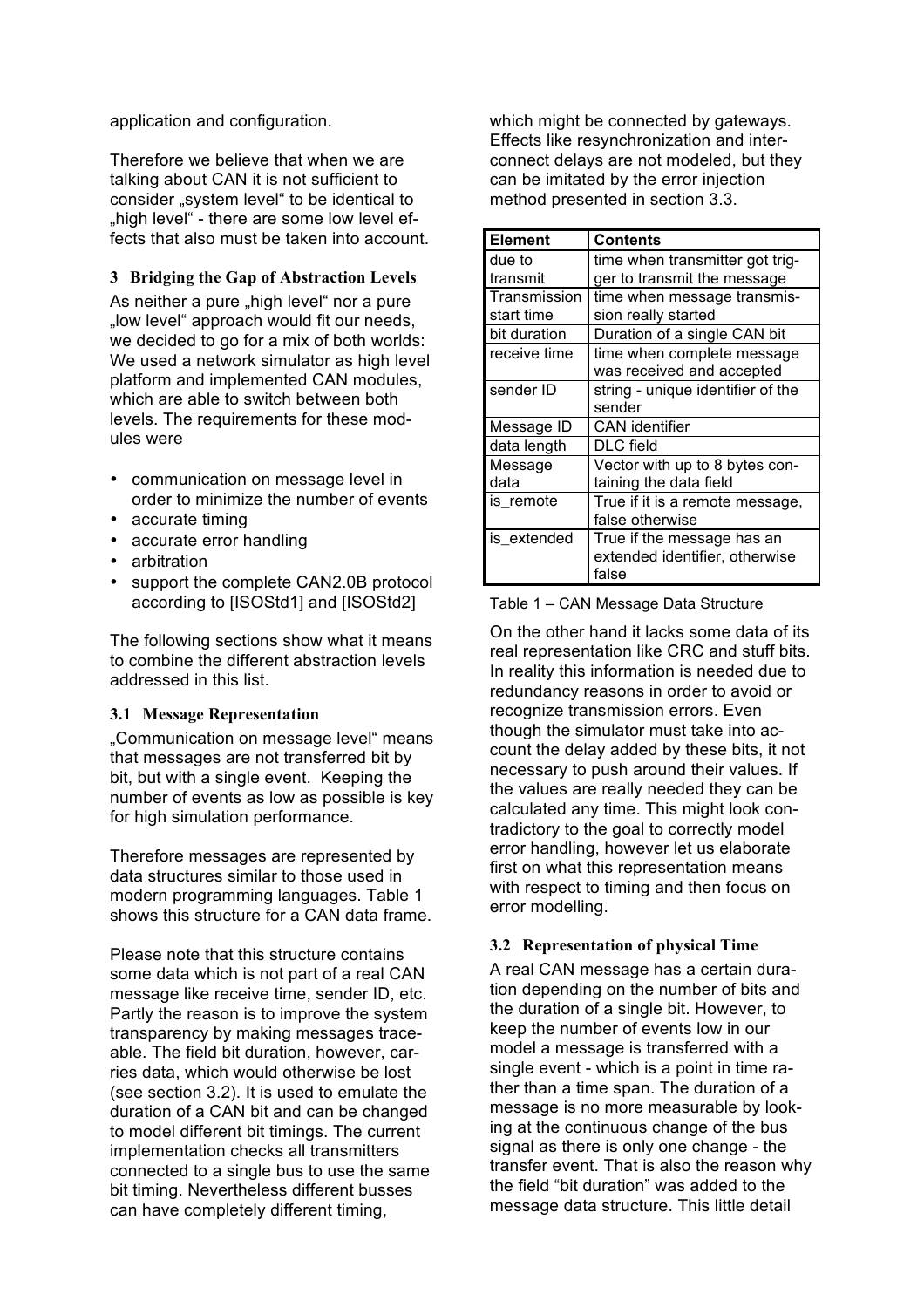has a significant impact on the whole modelling. For example let us look at arbitration.

In reality CAN messages sent concurrently overlap until loss of arbitration. However, an event based simulator can only work on one event a time. Consequently in the model concurrent messages must be sent in sequential events. If a real CAN node looses arbitration it simply stops transmission. In our model all the data is already transferred at the beginning. A node, which received the lower priority message, does not know if the transmitting node saw the higher priority message and therefore stopped transmission. This is why an additional message was invented, which is sent by the node that lost arbitration and marks the time when the node recognized this. Please note that like in reality the transmitter decides about arbitration.

This is an example that going upwards the abstraction level does not only mean to cut away information, but sometimes also means to add data not existing in reality.

Figure 1 shows which events are sent when a sender looses arbitration. There is one event for each message, then the first sender indicates loss of arbitration and acknowledges the receipt of the other message. After the interframe space it restarts transmission.

# **3.3 Error Modeling**

In order to model bit errors another structure was invented containing basically a dynamic error bit array and a strength information. By using a bit array rather than single bits it is still possible to keep the number of events low - even if many consecutive error bits occur, only one event is required. Only very long error bit sequences should be split in several arrays. The strength information is necessary to distinguish between errors that overwrite dominant and recessive bits (like EMC (Electro Magnetic Compatibility) or shortcuts) and those that only overwrite recessive bits (like line driver errors). These error structures are used to overlap the CAN data structure described in 3.1.

This model allows imitating very different

kinds of errors. For example the impact of resynchronization can be modeled. This can be achieved by overlapping a message with an error array where some bits of the message are shifted. The injection can be triggered either by statistical or by deterministic processes.



Figure 1 - Arbitration Modelling

# **4 A New Simulation Paradigm**

The data structures described above contain a lot of information. In order to achieve accurate timing and behaviour under error conditions, the CAN simulation module must understand the protocol very well. Obviously it does not make sense to use a high level simulator to implement the CAN protocol.

Instead a specialized simulation engine was developed that is dedicated to the task to link a high level simulator with the low level aspects of the CAN protocol. Similar to a cosimulation this protocol simulator tries to run as far into the future as possible in order to predict the next high level event. However, in contrast to a cosimulation it does so not only based on the current state, but also with consideration of data which is valid only in the future. This is possible due to the message level communication concept. Moreover the protocol predictor is tiny compared to a normal cosimulation kernel, it is not running as a separate process (reduces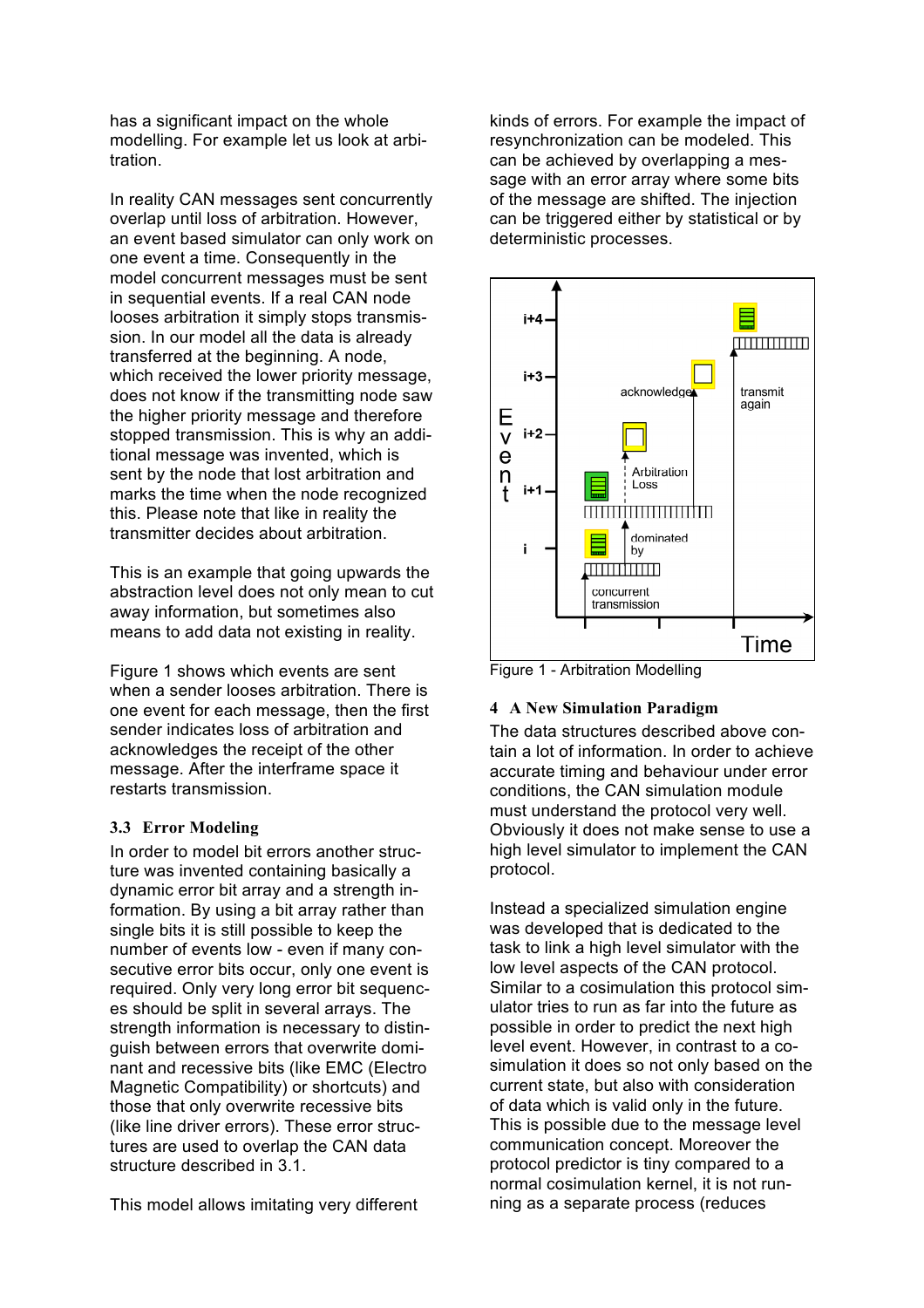communication overhead), it is not event based, and it is absolutely dedicated to the CAN protocol not caring about any other overhead.

The task of this module is to predict and schedule events for the high level simulator. Typically these events trigger message transmission, put the node in bus-off mode, trigger message acknowledgement, etc. If it turns out that the prediction was wrong, the event is removed from the schedule list by the protocol simulator and the prediction is restarted.

Figure 2 shows an example of the data flow when an error is injected. First the node starts transmission of a message and schedules an event to check if at least one acknowledgement arrives. Before that it receives errors overwriting partly the transmitted message. The original event is removed, an error frame is sent, and a new event is scheduled for retransmission.

### **5 Results**

The CAN module was tested in different configurations ranging from a small two node system up to complete car networks with more than 30 nodes. Tests were run with and without error injection. We also rebuilt the case study [SiSoRa97] and could reproduce their results. The presented modelling strategy turned out to be very efficient regarding performance, accuracy and usability for high level system descriptions.

# **5.1 Accuracy**

Timing is accurate down to bit level for message delay, arbitration, error behavior, etc. Table 2 shows a protocol excerpt where two nodes "X1" and "Y" start transmitting concurrently, then "Y" looses arbitration, two error bits are injected and node "X1" sends an error frame.

# **5.2 Performance**

Even in the worst case of a fully loaded two-node system an Ultra Sparc 2 simulates with the performance of a 50kbit CAN network. For systems with more than 30 nodes and a realistic message traffic the simulation performance was measured to be about 10-20 times slower than the real CAN system.

Please note that due to the message level communication the number of events to process is significantly lower than in a bit level simulator. So this approach reduces the number of events by a factor between 44 and 132.

| CAN Protocol, 250Kbit/s                                                                     |                                                         |  |
|---------------------------------------------------------------------------------------------|---------------------------------------------------------|--|
| TNow: $0.020768$                                                                            |                                                         |  |
| Type: CAN Message                                                                           |                                                         |  |
| due to transmit 0.02<br>transmission start 0.020768                                         |                                                         |  |
|                                                                                             |                                                         |  |
| sender ID                                                                                   | $^{\prime\prime}$ Y $^{\prime\prime}$<br>$\overline{9}$ |  |
| CAN message ID                                                                              |                                                         |  |
| CAN data length 4                                                                           |                                                         |  |
|                                                                                             | No                                                      |  |
| is extended<br>is remote<br>data field                                                      |                                                         |  |
| is remote           No<br>data field         Length: 4<br>Element Index       Element Value |                                                         |  |
| 0                                                                                           | 73                                                      |  |
|                                                                                             |                                                         |  |
|                                                                                             |                                                         |  |
| TNow: 0.020768                                                                              |                                                         |  |
| Type: CAN Message                                                                           |                                                         |  |
|                                                                                             |                                                         |  |
| due to transmit 0.02                                                                        |                                                         |  |
| transmission start 0.020768                                                                 |                                                         |  |
| sender ID                                                                                   | "X1"                                                    |  |
| CAN message ID                                                                              | 5                                                       |  |
|                                                                                             |                                                         |  |
|                                                                                             |                                                         |  |
| TNow: 0.020808                                                                              |                                                         |  |
| Type: Abort Message                                                                         |                                                         |  |
| transmission start 0.020808                                                                 |                                                         |  |
| sender ID                                                                                   | $^{\prime\prime}$ Y $^{\prime\prime}$                   |  |
| ----------------                                                                            |                                                         |  |
| TNow: 0.020852                                                                              |                                                         |  |
| Type: bit sequence                                                                          |                                                         |  |
| transmission start 0.020852                                                                 |                                                         |  |
| sender ID                                                                                   | "Error Injection"                                       |  |
| strength                                                                                    |                                                         |  |
| bit array                                                                                   | error injection bits<br>Length: 2                       |  |
| Element Index                                                                               | Element Value                                           |  |
| 0                                                                                           | 0                                                       |  |
| $\mathbf{1}$                                                                                | 0                                                       |  |
|                                                                                             |                                                         |  |
| TNow: 0.02086                                                                               |                                                         |  |
| Type: active error frame                                                                    |                                                         |  |
| transmission start 0.02086                                                                  |                                                         |  |
| sender ID                                                                                   | "X1"                                                    |  |

Table 2 - CAN Protocol

# **5.3 Application for System Development**

placed almost everywhere in the system, which allows measuring performance, response times, etc. as well as tracking a single node's state transitions. The module turned out to be very handy to develop and analyse even large CAN systems in a short time. The CAN module can be stimulated with cyclical or statistical message generators or even by real application code. Different types of errors can be injected easily, modelling statistic or deterministic processes. Probes can be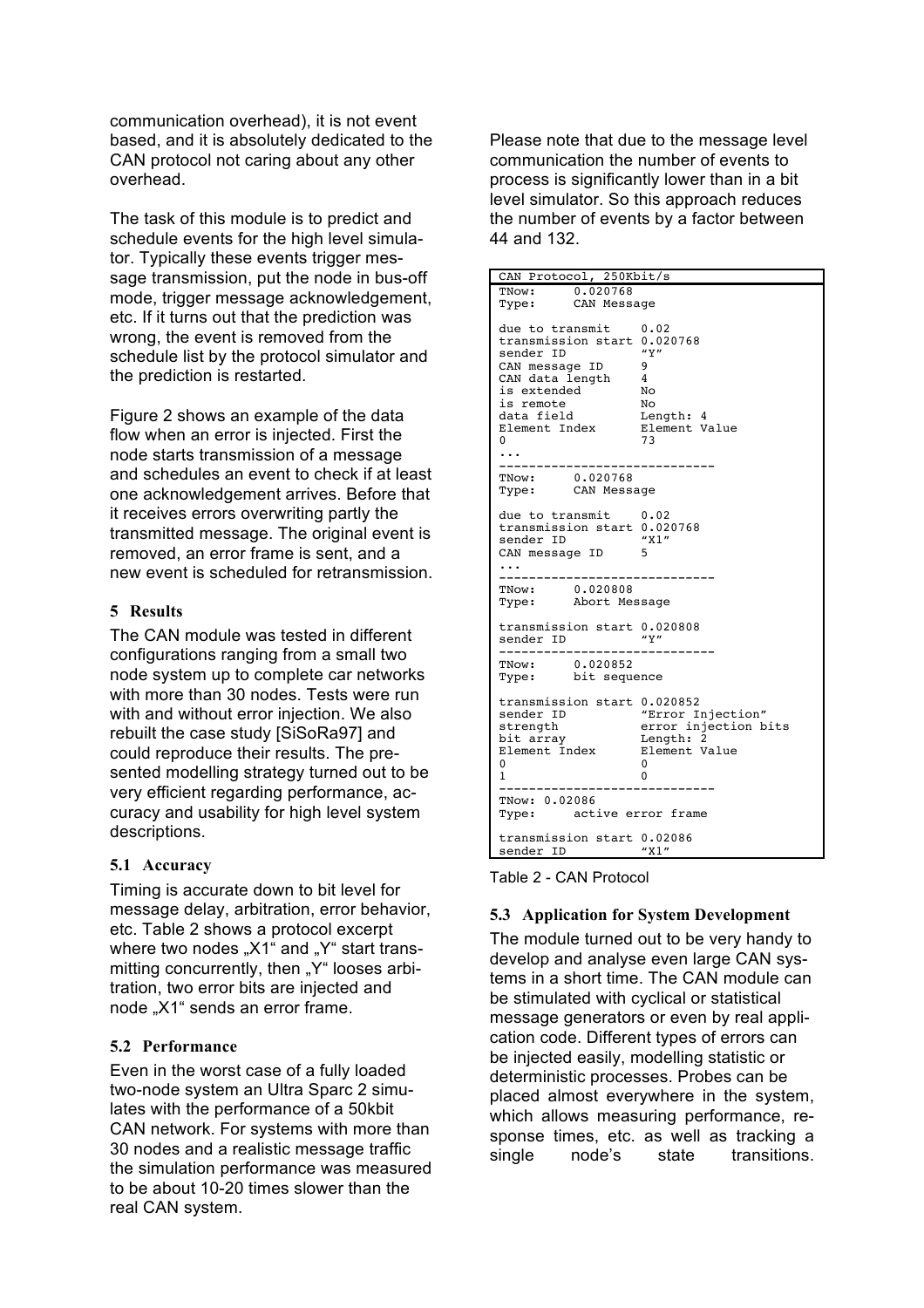#### **6 Potential Application Areas & Outlook**

#### **6.1 Future Protocols**

The presented simulation technology can be applied not only to CAN, but also to any other protocol. It allows analyzing very efficiently the protocol specific impact on a distributed system's behavior. This is also a quick method to compare advantages and disadvantages of different proto-



cols. Figure 2 - Event Prediction

# **6.2 Virtual Hardware Prototypes**

Relatively simple hardware blocks like message filters and buffers can be modelled efficiently in the network simulator. This method provides a way to analyze and optimize future CAN controller hardware with low effort. New filtering and buffering concepts can be tested in realistic network environments.

Apart from that the presented simulation technology is not bound to modelling of protocols. Looking at the model as a general CAN controller, any other hardware block, peripheral or even CPU can be modelled the same way. The concept of event prediction combined with higher level data exchange allows to cut down the communication overhead significantly. Peripherals or CPUs can be connected to the CAN unit in the network simulator like any other message source or sink. With those models it will be possible to estimate the CPU load depending on the application, network traffic, filter configuration, buffer scheme, etc.

# **6.3 Running real Application Software**

Due to the fact that the implemented CAN module can be programmed similar to a real CAN controller, only small modifications are necessary (basically the CAN driver) to make real application code work together with that model. Even though the CAN module has accurate timing, this is not true for the application, which would be running in a pure functional mode. However, this might not be feasible for performance critical applications and must be addressed in future developments.

# **6.4 Comparison to Hardware Prototype Systems**

Some of the features described are already fulfilled or even outperformed by hardware prototype systems currently on the market. However, we do not consider this technology as replacement or competition for existing prototyping methods. The presented technology does not have realtime capabilities neither can it be integrated in a real car. Nevertheless, it has other features making it more attractive for the earlier system definition phase, e.g.

- analysis and integration of hardware not yet existing (virtual prototype)
- high flexibility
- low effort to build systems
- highly parameterizable
- error injection
- excellent debugging features

# **7 Conclusion**

The presented simulation methodology allows to run high level simulations of distributed systems with consideration of low level effects of the CAN protocol. Data communication is handled on message level whereas all details of the protocol are handled with bit level accuracy in a separate simulation unit.

Simulations can be used to analyze the system performance and reliability for ideal operating conditions as well as under